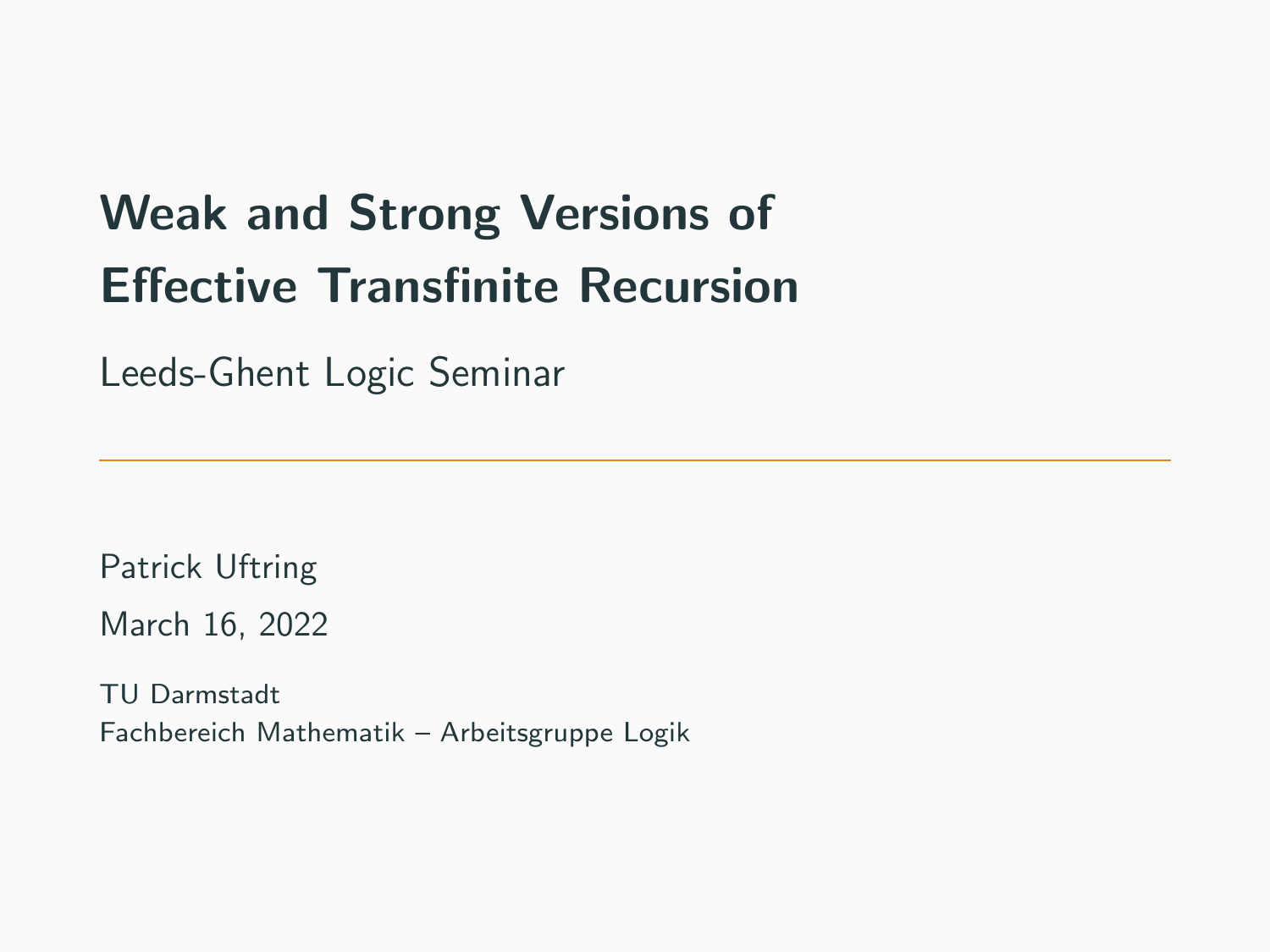### Introduction: ATR

#### Recursively defined family

Given a well-order X and a formula  $\varphi(n, x, Z)$ , we define

$$
H_{\varphi}(X,Y): \Longleftrightarrow Y = \{(x,n) \in X \times \mathbb{N} \mid \varphi(n,x,Y^x)\},
$$

where  $Y^x := \{(y, n) \in Y \mid y <_X x\}.$ 

Intuition:  $\varphi$  computes  $Y_x := \{n \mid (x, n) \in Y\}$  using  $Y_y$  for  $y \leq_X x$ .

#### Arithmetical Transfinite Recursion (ATR)

For any well-order X and arithmetical  $\varphi(n, x, Z)$ , there exists a set Y with  $H_{\varphi}(X, Y)$ .

Question: Can we apply recursion in weaker systems?

Arithmetical comprehension along a well-order  $\hat{=}$  ATR  $\Delta_1^0$ -comprehension along a well-order  $\hat{=}$  ETR  $_1$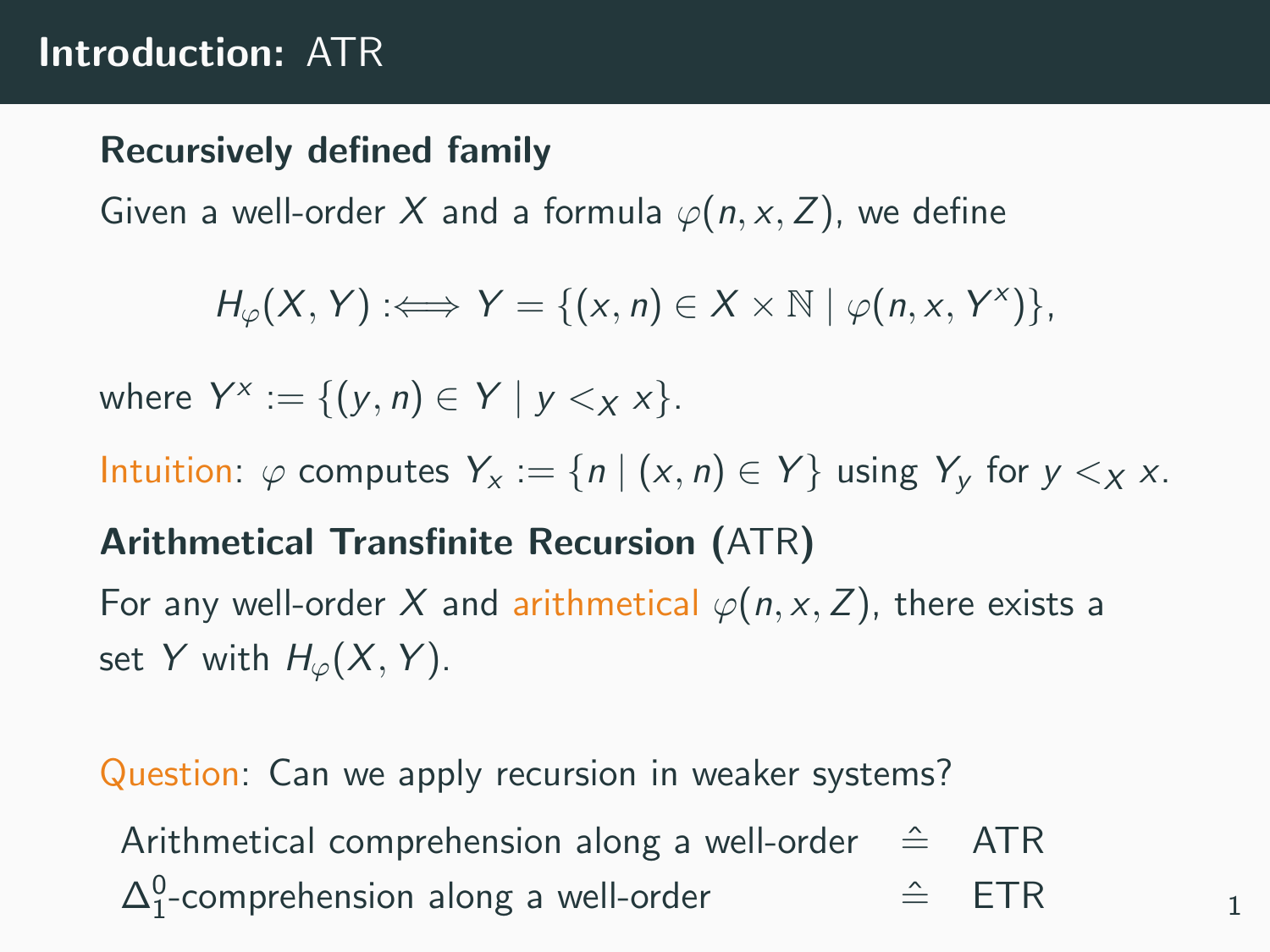## Introduction: WETR

Effective Transfinite Recursion originates from recursion theory (Church, Kleene, Rogers).

Weak Effective Transfinite Recursion (WETR) For any well-order X and  $\Sigma^0_1$ -formulas  $\varphi(n, x, Z)$  and  $\psi(n, x, Z)$ with

$$
\forall n \in \mathbb{N} \ \forall x \in X \ \forall Z \subseteq \mathbb{N} \ \big( \varphi(n,x,Z) \leftrightarrow \neg \psi(n,x,Z) \big),
$$

there exists a set Y with  $H_{\varphi}(X, Y)$ .

Proposition (Dzhafarov, Flood, Solomon, Westrick 2017)  $ACA<sub>0</sub>$  proves WETR.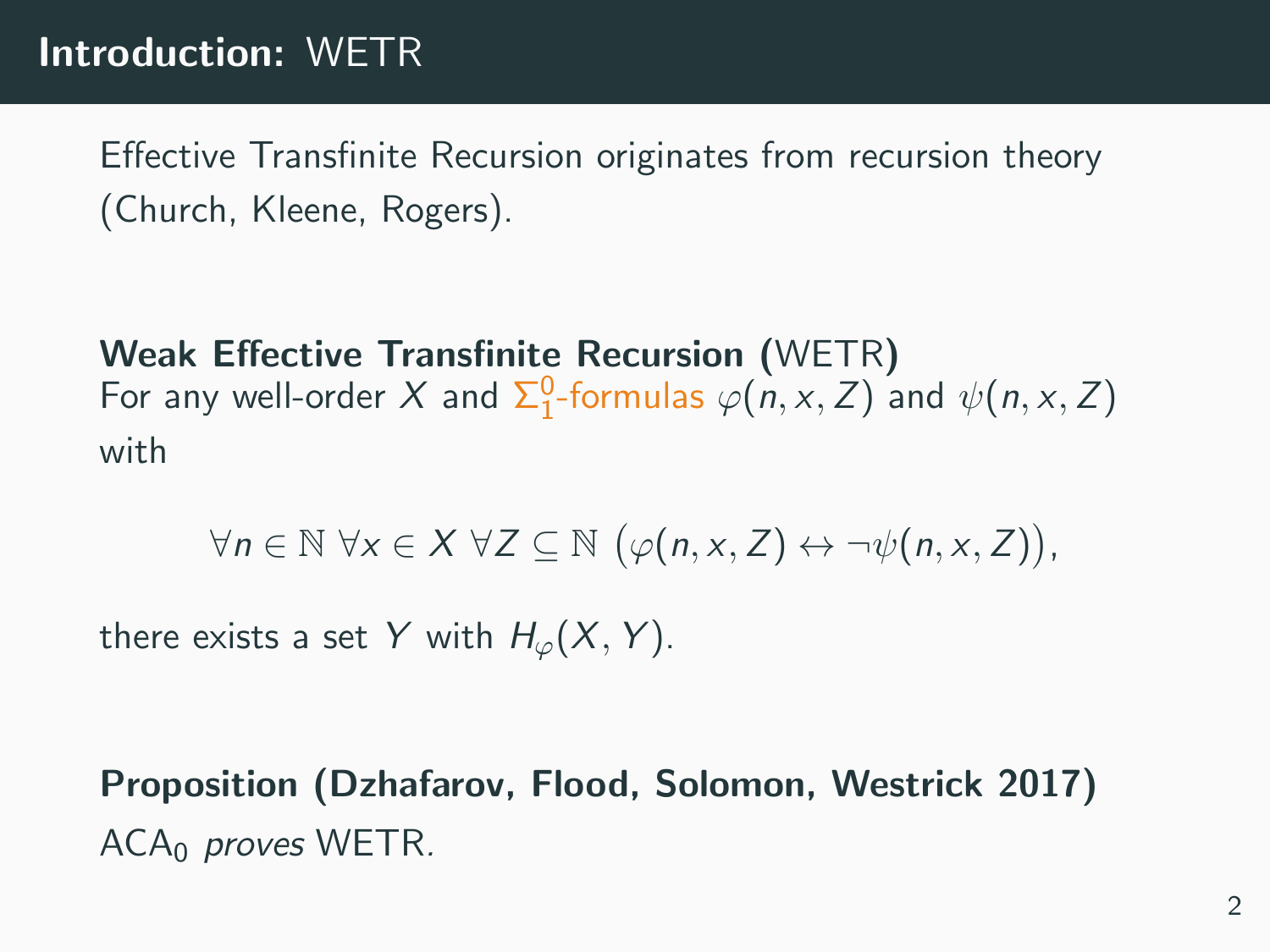Weak Effective Transfinite Recursion is too restrictive.

Strong Effective Transfinite Recursion (SETR) For any well-order X and  $\Sigma^0_1$ -formulas  $\varphi(n,x,Z)$  and  $\psi(n,x,Z)$ with

$$
H_{\varphi}(X \upharpoonright x, Z) \to \forall n \in \mathbb{N} \ (\varphi(n, x, Z) \leftrightarrow \neg \psi(n, x, Z))
$$

for all  $x \in X$  and  $Z \subseteq \mathbb{N}$ , there exists a set Y with  $H_{\varphi}(X, Y)$ .

Proposition (Freund 2021) ACA<sub>0</sub> proves SETR.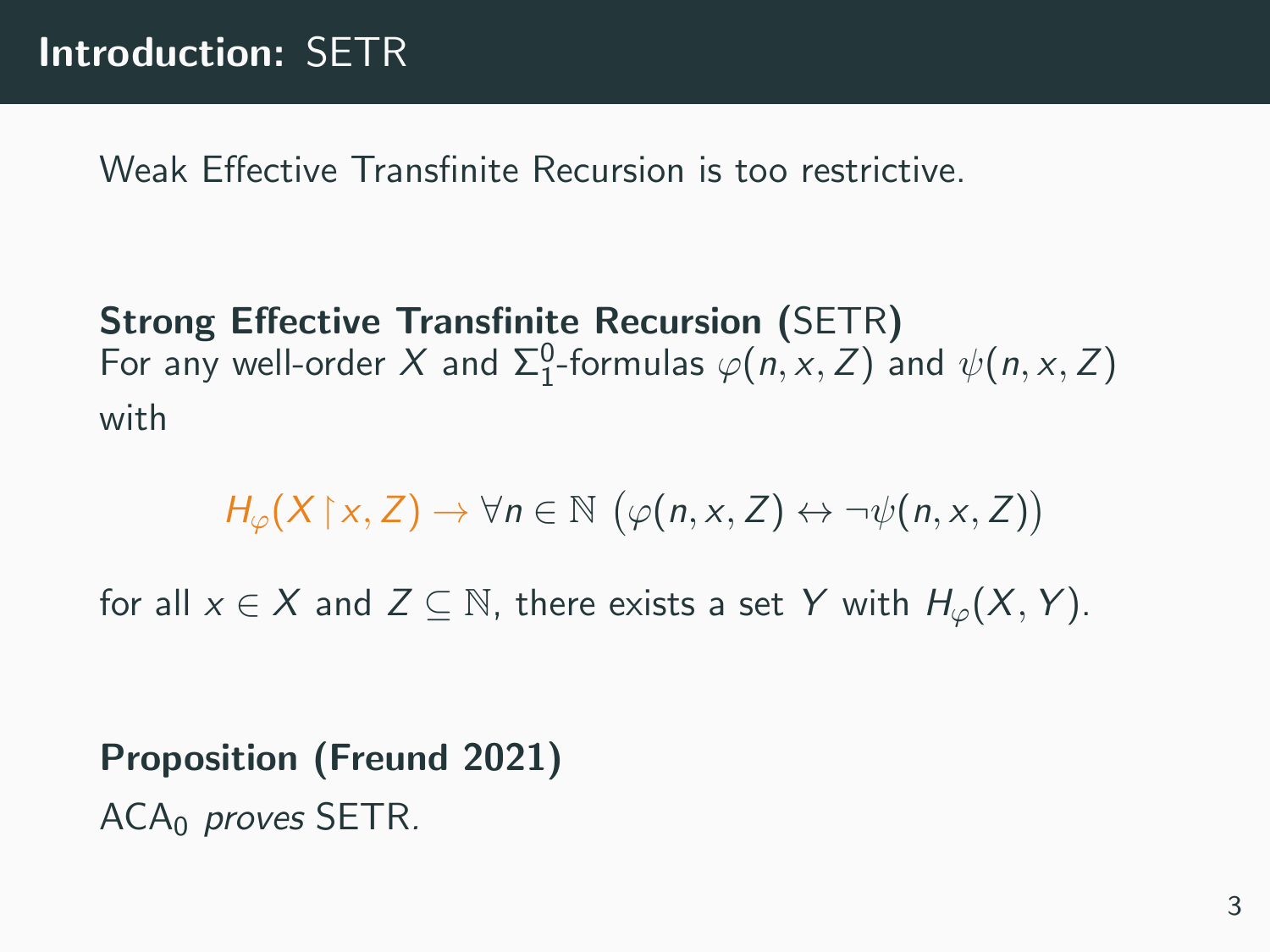## Introduction: Comparison of Recursion principles

| <b>Principle</b> | $\varphi(n, x, Z)$                                    | <b>Strength</b>      |
|------------------|-------------------------------------------------------|----------------------|
| ATR              | arithmetical                                          | ATR <sub>0</sub>     |
| <b>SETR</b>      | $\Delta_1^0$ if $H_{\varphi}(X \upharpoonright x, Z)$ | $<$ ACA <sub>0</sub> |
| <b>WETR</b>      |                                                       | $<$ ACA <sub>0</sub> |

#### **Questions**

- Is WETR properly weaker than SETR?
- What are the precise strengths of SETR and WETR?
- Can we say something about  $SETR_X$  and  $WETR_X$  for fixed well-orders X?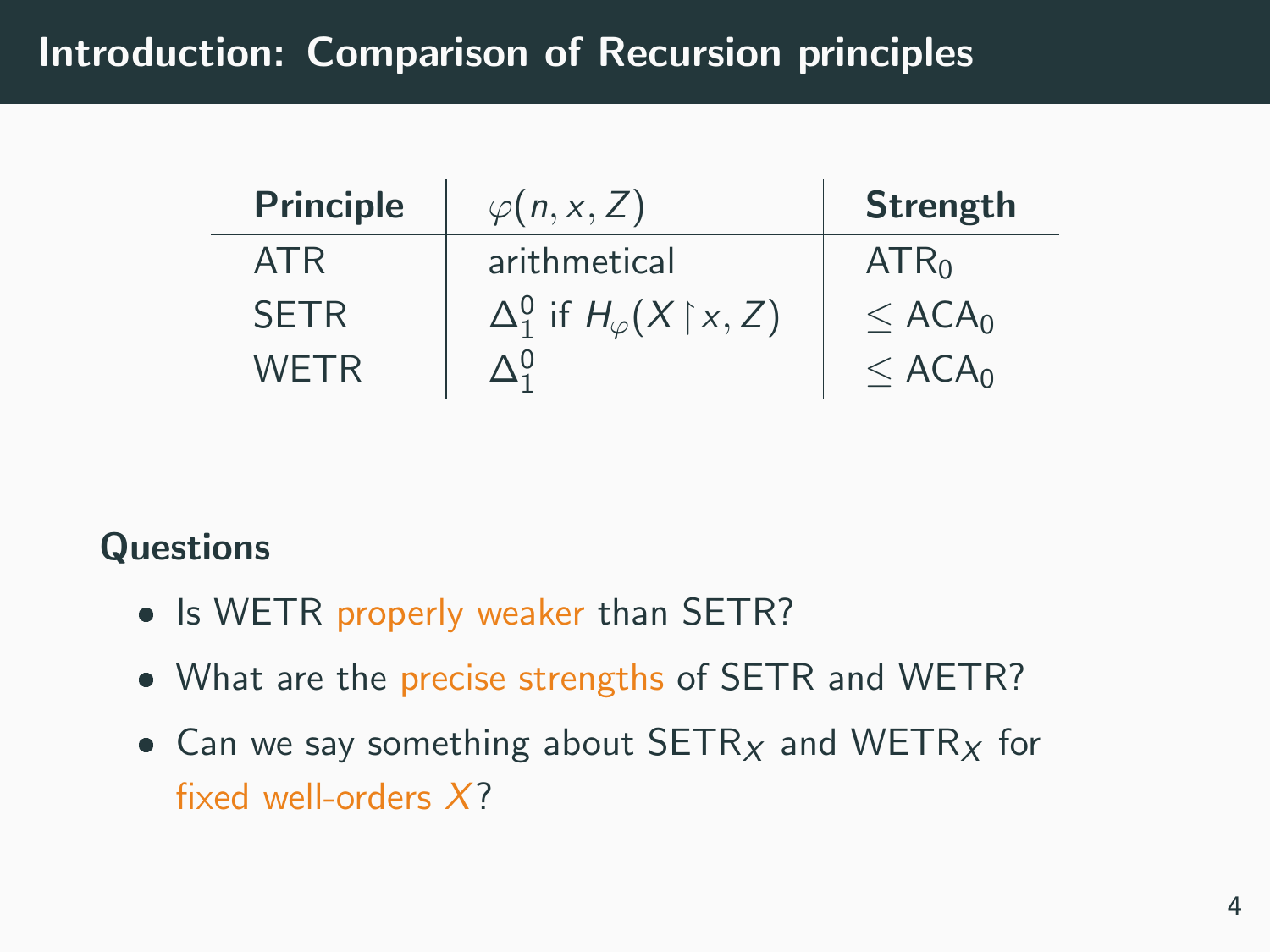# <span id="page-5-0"></span>[Strong](#page-5-0) [Effective Transfinite Recursion](#page-5-0)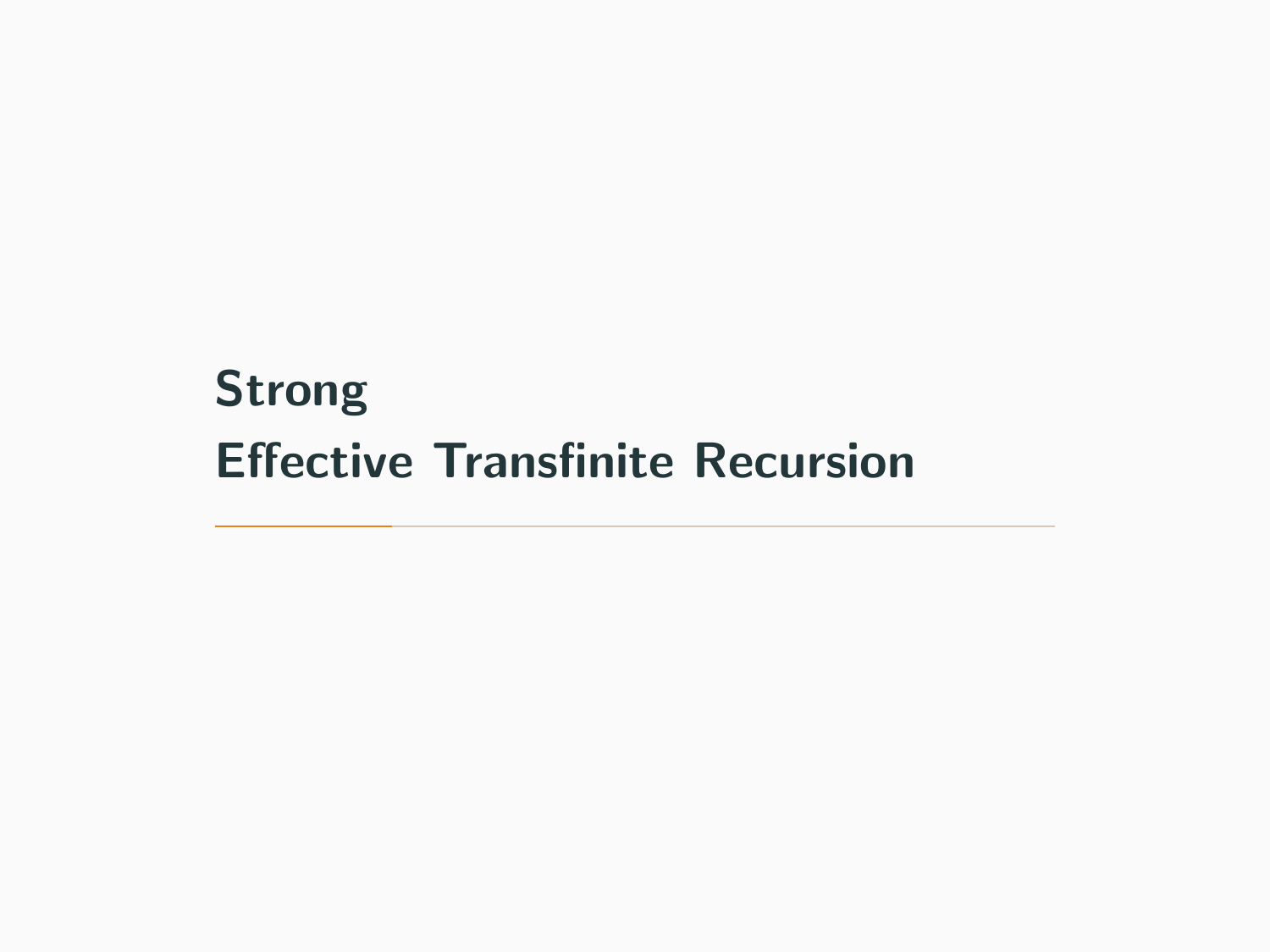## Theorem  $(RCA<sub>0</sub>)$

For any well-order X, the following are equivalent:

- $\bullet$  SETR<sub>X</sub>
- $\Pi_2^0$ -induction along X
- $\alpha \mapsto \alpha^{\mathsf{X}}$  preserves well-orders

Corollary  $(RCA<sub>0</sub>)$ SETR is equivalent to  $ACA_0$ .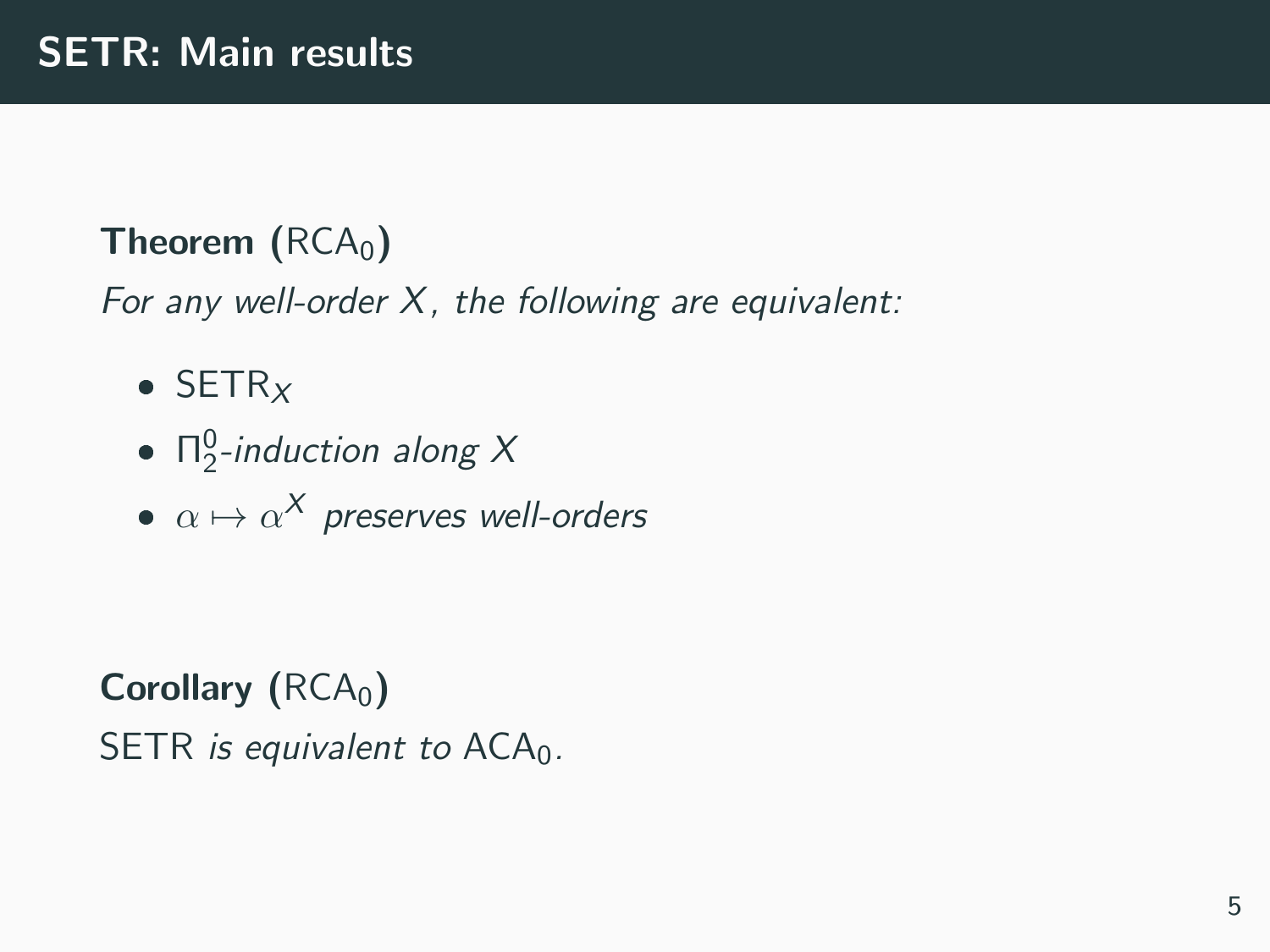# $\mathsf{SETR}_X \quad \Longrightarrow \quad \Pi^0_2\text{-induction along } X$

Progressive  $Q(x) := \forall n \exists m \ P(x, n, m)$  for a  $\Delta_0^0$ -formula  $P(x, n, m)$ 

$$
\varphi(n, x, Z) := \exists m \ P(x, n, m)
$$

$$
\neg \psi(n, x, Z) := ?
$$

Given Y with  $H_{\varphi}(X, Y)$ , we have  $(x, n) \in Y \longleftrightarrow \exists m P(x, n, m)$ .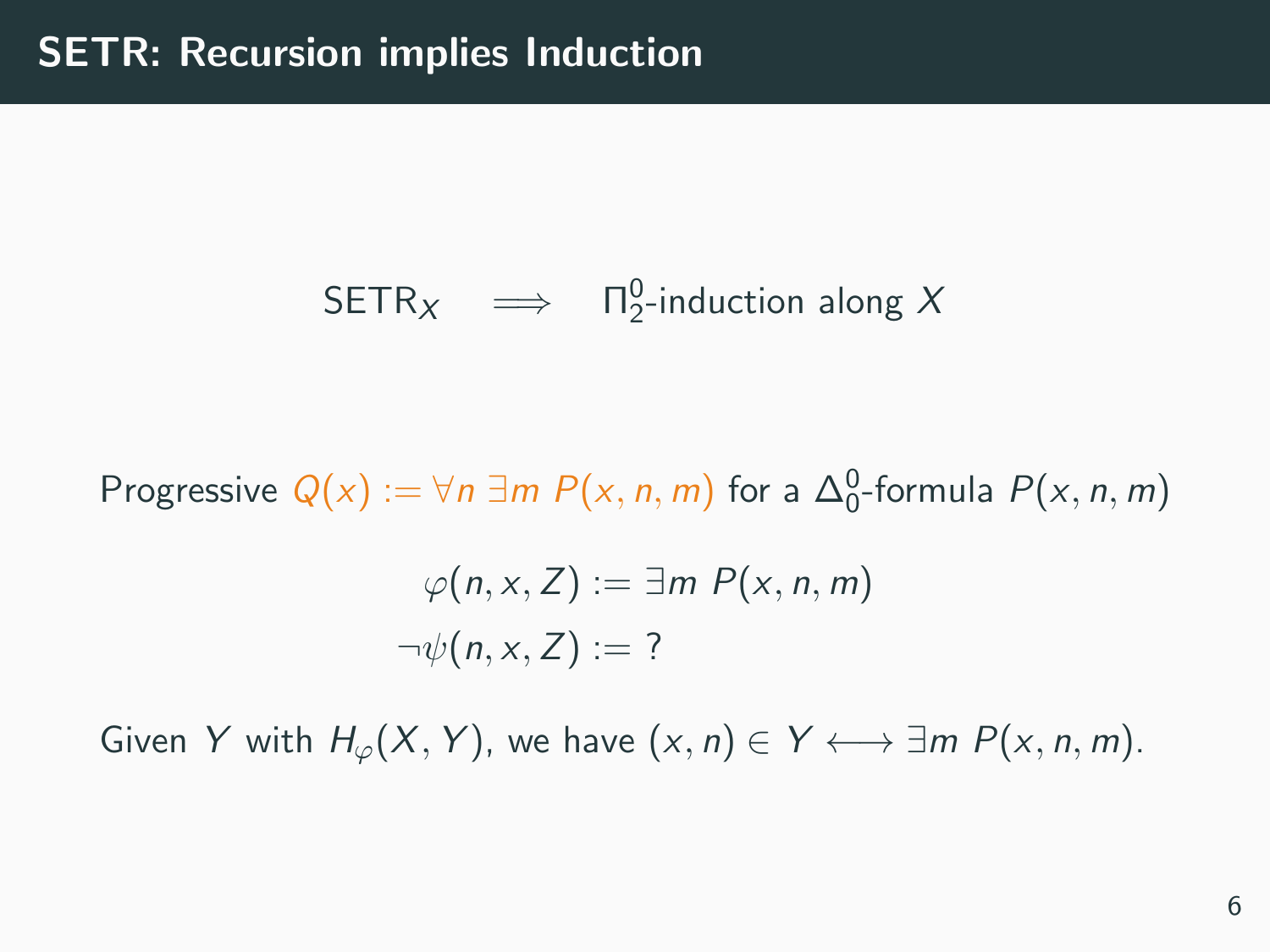$\mathsf{SETR}_X \quad \Longrightarrow \quad \Pi^0_2\text{-induction along } X$ 

Progressive  $Q(x) := \forall n \exists m \ P(x, n, m)$  for a  $\Delta_0^0$ -formula  $P(x, n, m)$ 

$$
\varphi(n, x, Z) := \exists m \ (P(x, n, m) \land \forall (y, n') \leq_N m \ (y < x \times \rightarrow (y, n') \in Z))
$$
\n
$$
\neg \psi(n, x, Z) := \forall y < x \times \forall n' \ (\forall m <_N (y, n') \ \neg P(x, n, m) \rightarrow (y, n') \in Z)
$$

Show that  $H_{\varphi}(X \upharpoonright x, Z)$  implies  $\varphi(n, x, Z) \leftrightarrow \neg \psi(n, x, Z)$ .

Given Y with  $H_{\varphi}(X, Y)$  and  $(y, l) \in Y$  for all  $y <_{X} x$  and  $l \in \mathbb{N}$ , we have  $(x, n) \in Y \longleftrightarrow \exists m P(x, n, m)$ .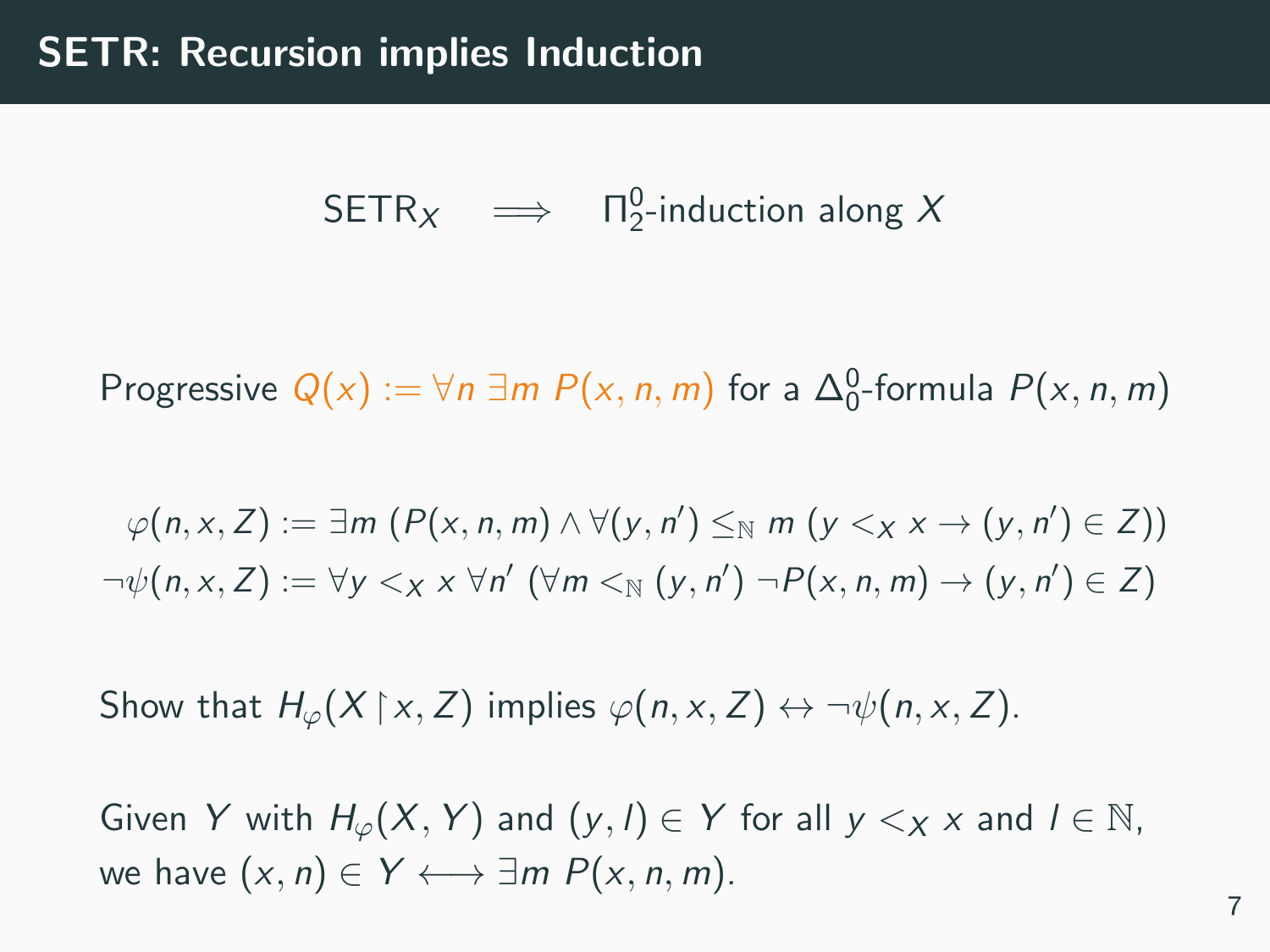Π $_2^0$ -induction along  $X \implies \alpha \mapsto \alpha^X$  preserves well-orders

- Assume infinite descending sequence  $(f_i)_{i\in\mathbb{N}}$  in  $\alpha^\mathcal{X}$ (and that X has a top element  $\top$ ).
- For any  $x \in X$ , restrict  $f_i$  to  $\alpha^{X_{\geq x}}$  with  $X_{\geq x} := \{x' \in X | x' \geq x\}.$
- Show (using  $\Pi_2^0$ -induction) that the resulting sequences descend infinitely often.
- Consider the restriction to  $\alpha^{X_{\geq T}} \equiv \alpha$ .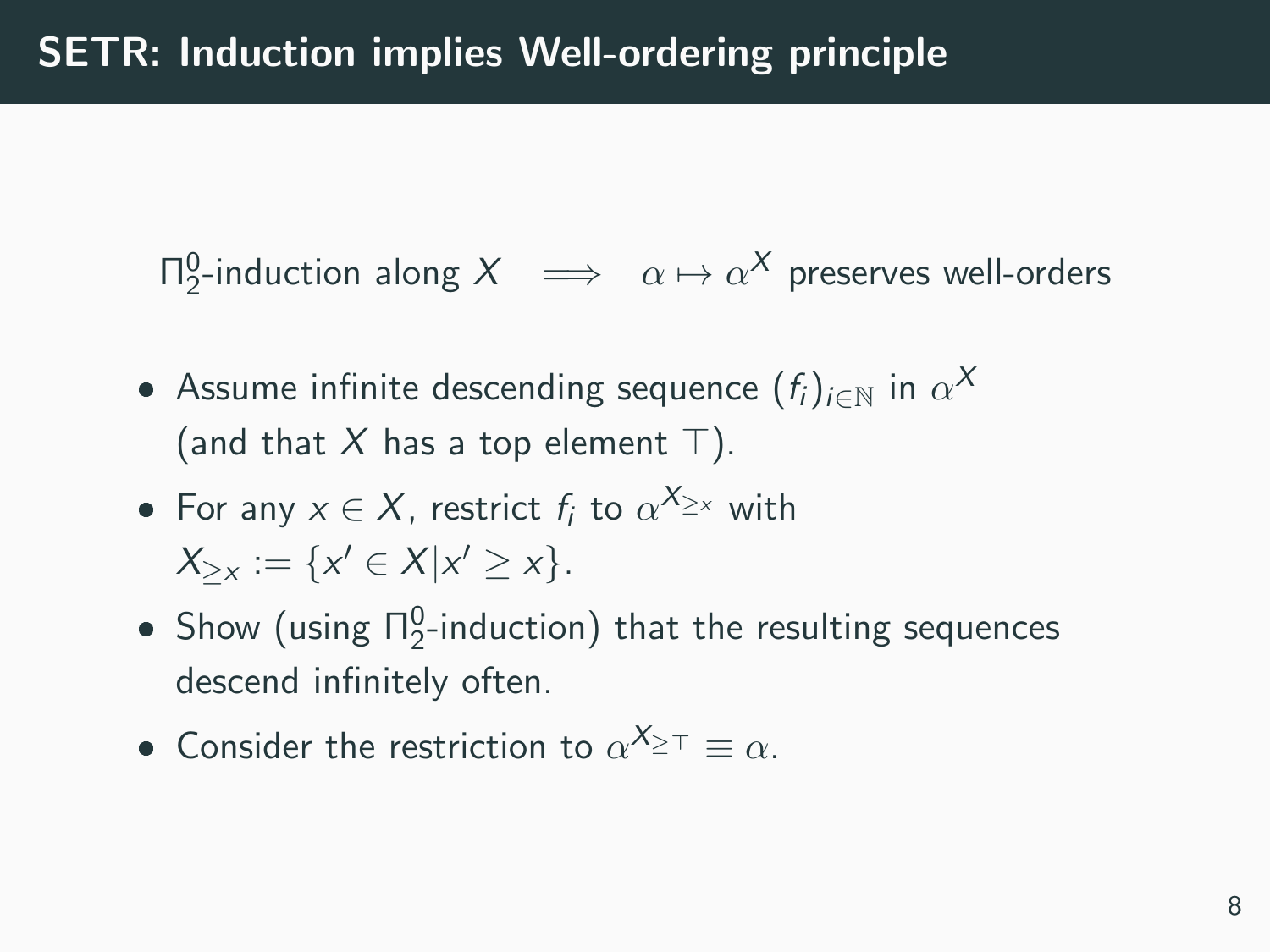# SETR: Well-ordering principle implies Recursion (1/3)

$$
\alpha \mapsto \alpha^X \text{ preserves well-orders } \implies \text{ SETR}_X
$$

Idea: Compute Y with  $H_{\varphi}(X, Y)$  using term-evaluation

#### Terms:

• 0, 1,  $P(n, x, s)$  for  $n \in \mathbb{N}$ ,  $x \in X$ , and 0-1-sequences s that may have another term as last member

#### Transition rules:

- $P(n, x, s)$  for sequence s:
	- If  $\varphi_0(n, x, s) \vee \psi_0(n, x, s)$ , then  $P(n, x, s) \mapsto b$  with  $b = 1$  iff  $\varphi_0(n, x, s)$ .
	- Otherwise,  $P(n, x, s) \mapsto P(n, x, s * \langle t \rangle)$  with  $t = P(m, y, \langle \rangle)$  if  $|s| = (m, y)$  for  $y \leq x$  x, else  $t = 0$ .
- $P(n, x, s * \langle t \rangle)$  for sequence s and term  $t \notin \{0, 1\}$ :  $P(n, x, s * \langle t \rangle) \mapsto P(n, x, s * \langle t' \rangle)$  for  $t \mapsto t'$ .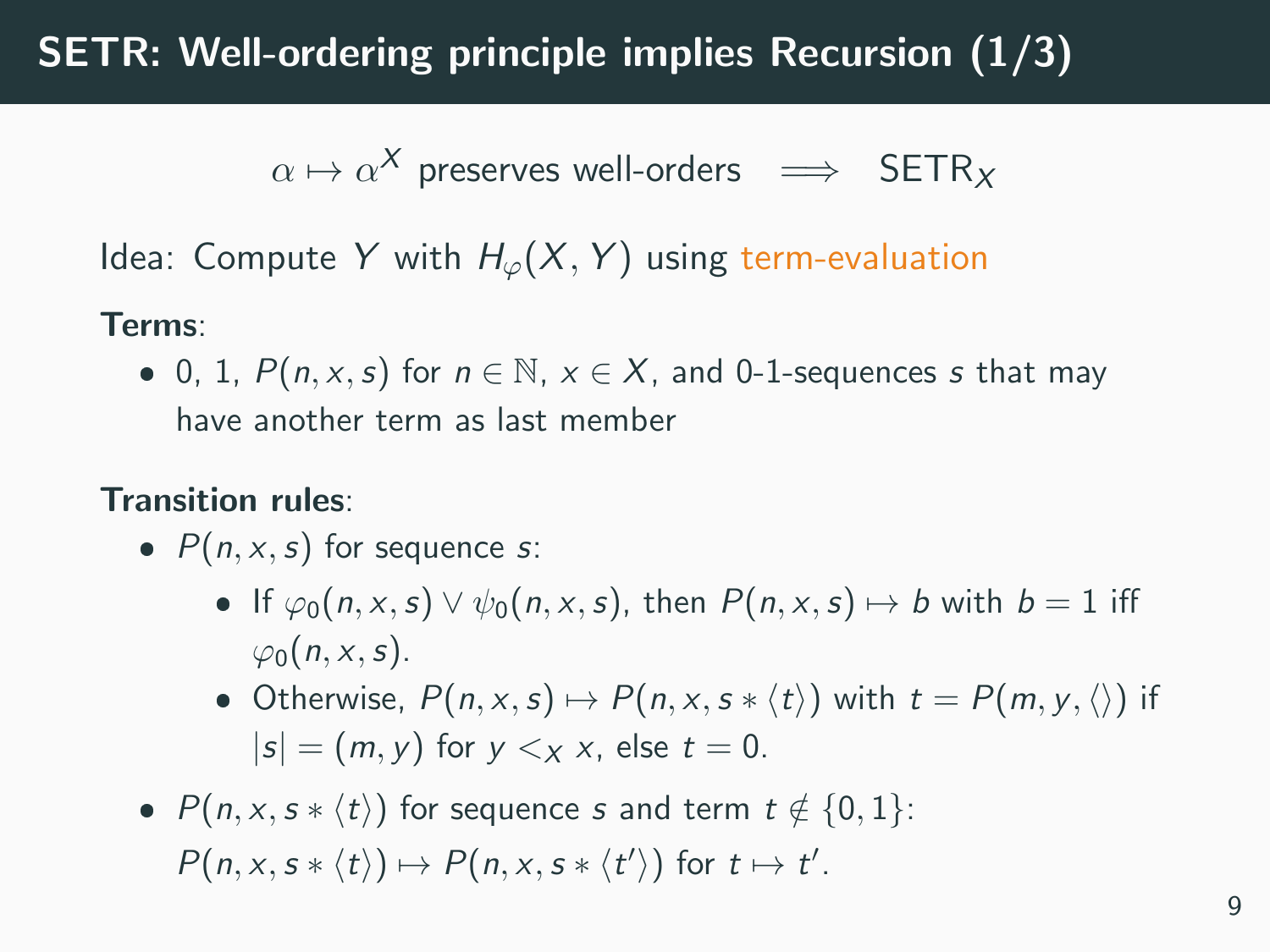# SETR: Well-ordering principle implies Recursion (2/3)

$$
\alpha \mapsto \alpha^X \text{ preserves well-orders } \implies \text{ SETR}_X
$$

Define  $(n, x) \in Y$  iff  $P(n, x, \langle \rangle) \mapsto 1$ 

Use the preserving  $\alpha \mapsto \alpha^\mathcal{X}$  to show that this is decidable: Define  $T := \{0, 1, 1, (n, x, t, b) \mid n \in \mathbb{N}, x \in X, t \in T(n, x), b \in 2\}.$ 

Map each term t to an element  $\beta(t)$  in  $T^X$ :

- $t \in \{0, 1\}$ , then  $\beta(t) = 0_{T}$ x.
- $t = P(n, x, s)$  for sequence s:
	- If  $\varphi_0(n, x, s) \vee \psi_0(n, x, s)$ , then  $\beta(t) := 1_{T^X}$ .
	- Otherwise,  $\beta(t) := T^{\times} \cdot (n, x, s, 1)$ .
- $t = P(n, x, s * \langle t' \rangle)$  for sequence s and term  $t' \notin \{0, 1\}$ :  $\beta(t) := T^x \cdot (n, x, s, 0) + \beta(t').$

Evaluation of  $P(n, x, \langle \rangle)$  results in descending sequence in  $T^X$ .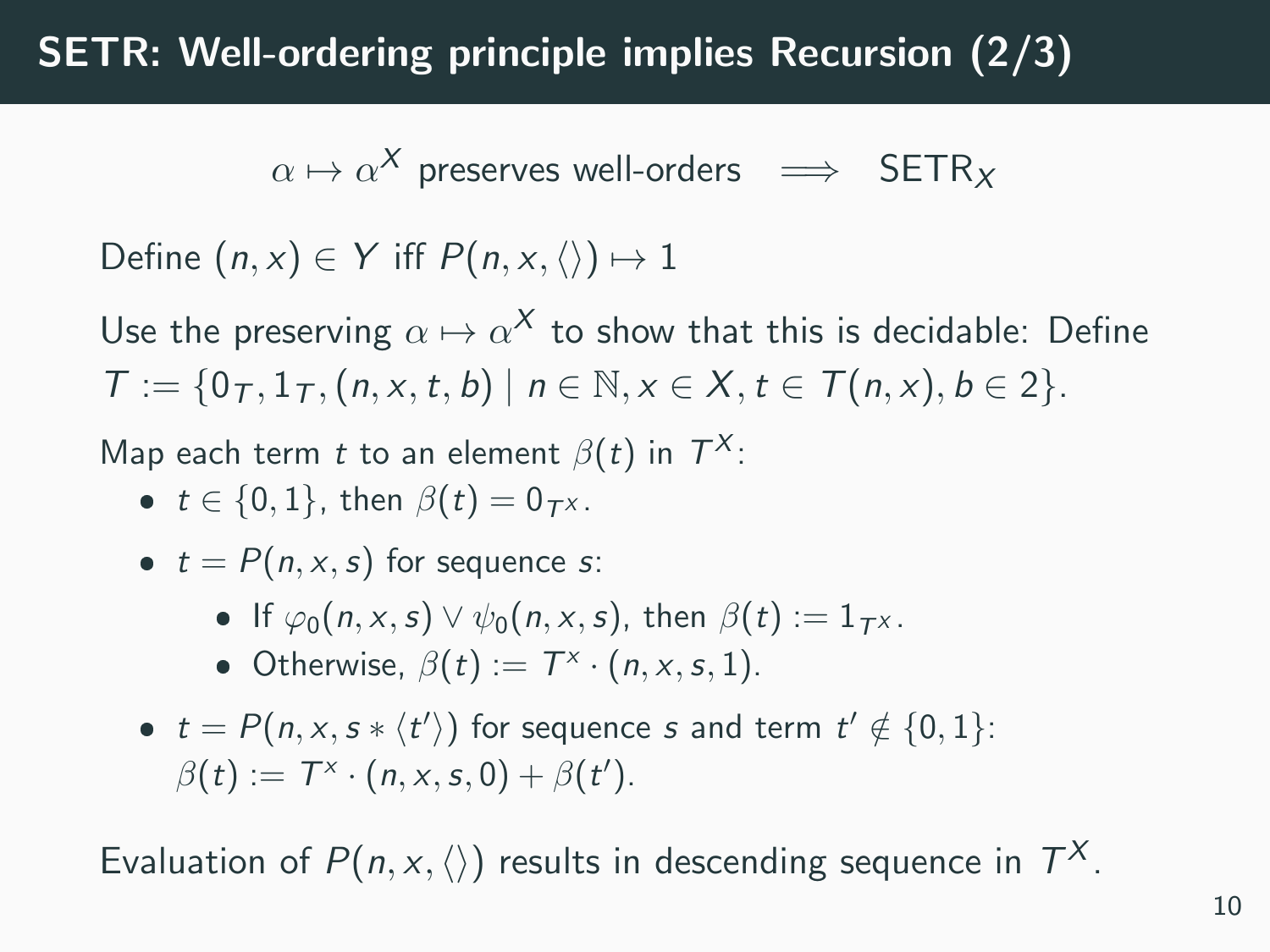# SETR: Well-ordering principle implies Recursion (3/3)

 $\alpha \mapsto \alpha^{\mathsf{X}}$  preserves well-orders  $\implies$  SETR<sub>X</sub>

**Tiny caveat:**  $T$  is far from a well-order:

- Not linear because of  $T(n, x)$ (can be solved immediately using Kleene-Brouwer-order)
- Not well-founded if  $\varphi(n, x, Z) \vee \psi(n, x, Z)$  does not hold for all Z
- $\Longrightarrow$  descending sequence in  $\mathcal{T}^X$  not an (immediate) contradiction

#### Solution:

- Let  $(g_i)_{i\in\mathbb{N}}$  with  $g_0 := P(n, x, \langle \rangle)$  and  $g_i \mapsto g_{i+1}$ .
- Define  $T'$  as restriction of  $T$  to terms occurring in  $(\beta(g_i))_{i\in\mathbb{N}}$ .
- Show that  $T'$  is well-order
- Contradiction via descending  $(g_i)_{i\in\mathbb{N}}$  in  $T'^{X}$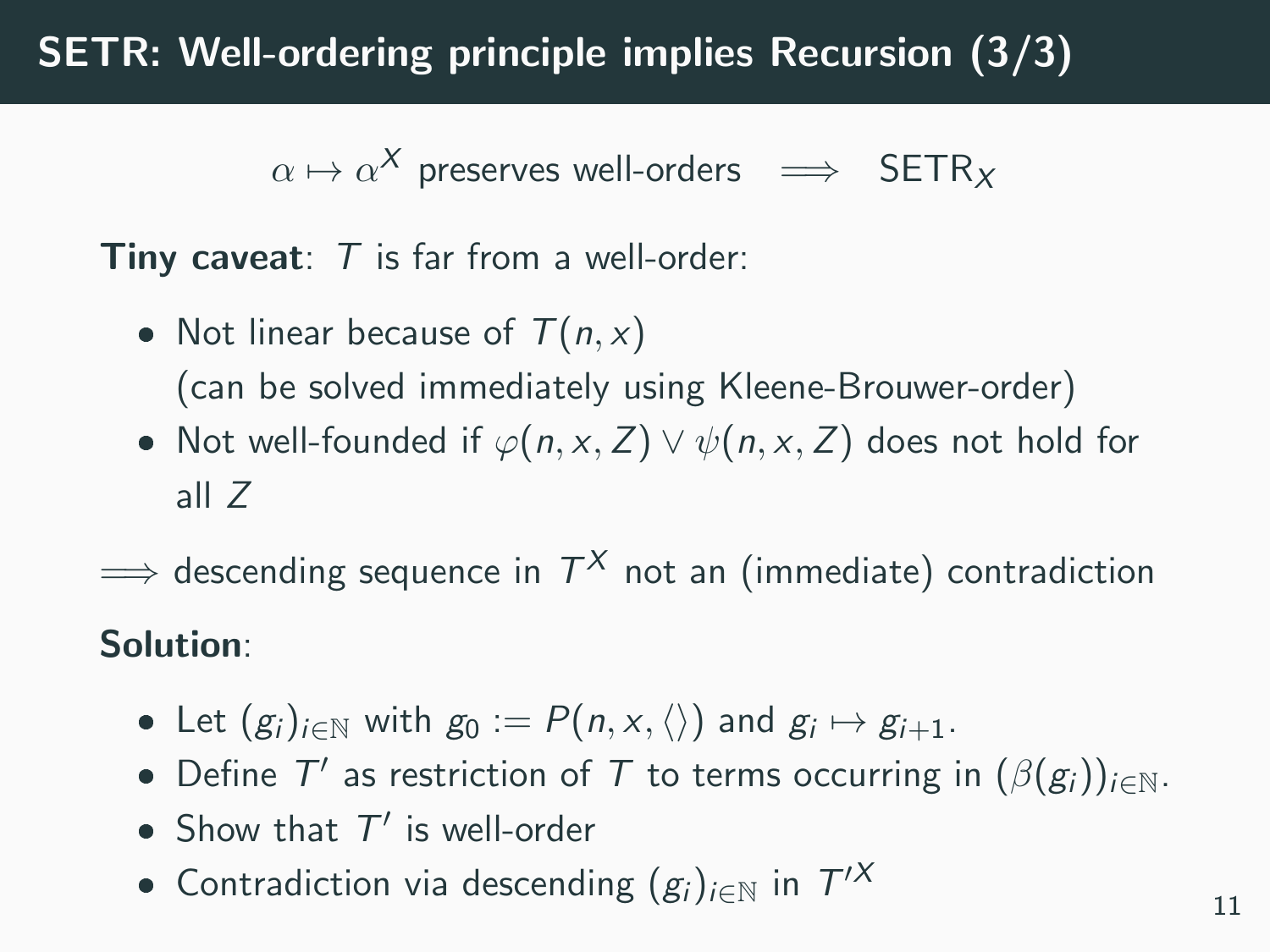# <span id="page-13-0"></span>[Weak](#page-13-0) [Effective Transfinite Recursion](#page-13-0)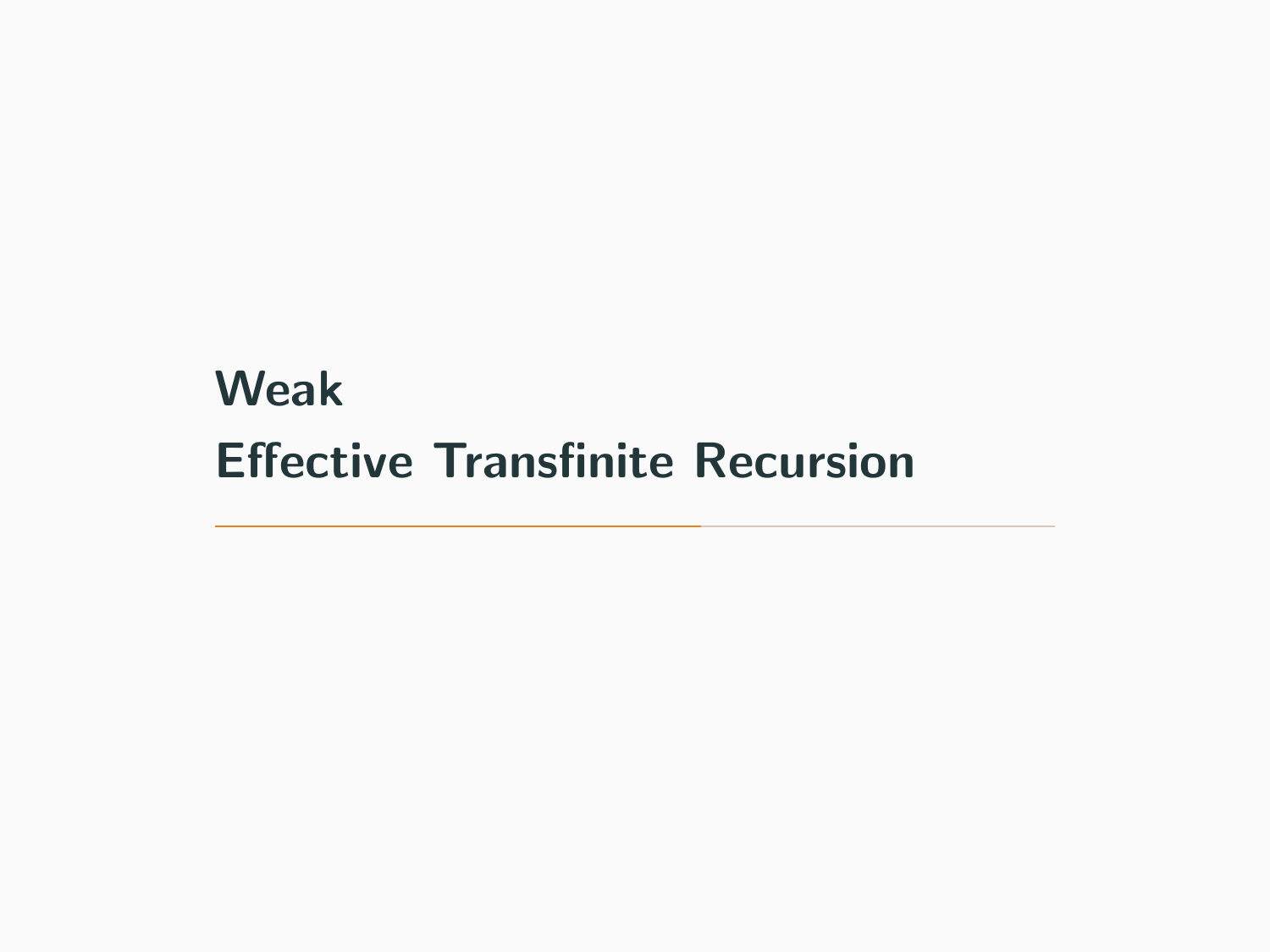### **Theorem**  $(RCA<sub>0</sub>)$

For any well-order X, the following are equivalent:

- $\bullet$  WETR<sub>X</sub>
- The disjunction of WKL and  $\Pi^0_2$ -induction along X

Corollary  $(RCA<sub>0</sub>)$ WETR is equivalent to  $WKL_0$ .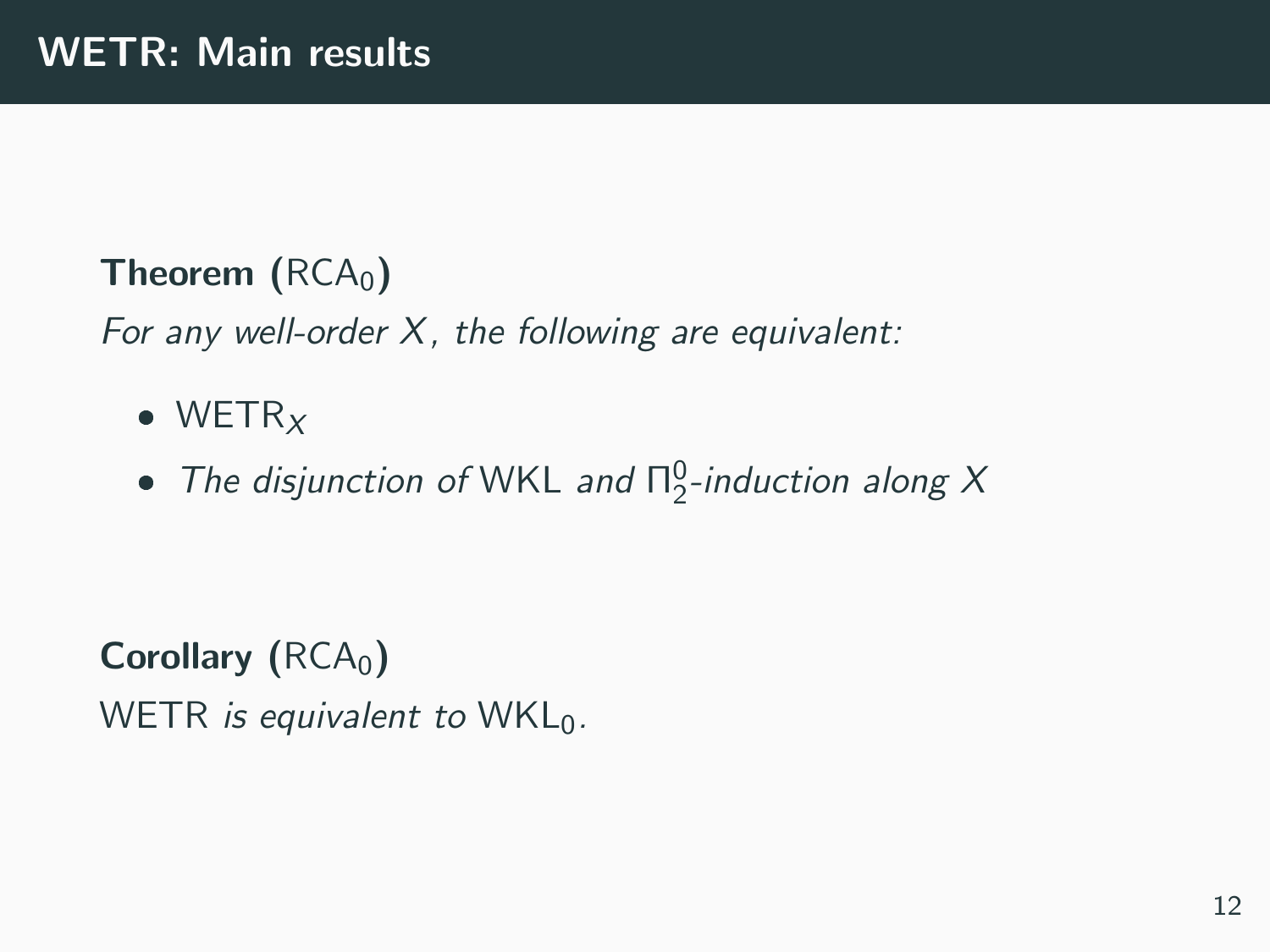$WKI \implies WFTR$ 

Use WKL to define  $t : \mathbb{N} \times X \to \mathbb{N}$  with

 $\varphi(n, x, Z) \longleftrightarrow \varphi_0(n, x, Z[t(n, x)]).$ 

Compute  $\varphi(n, x, Z)$  (for Z with  $H_{\varphi}(X | x, Z)$ ) using a program  $e: \subseteq \mathbb{N} \times X \rightarrow \{0,1\}$ :

- Compute  $e(m, y)$  for all  $m \in \mathbb{N}$ ,  $y \leq_X x$  with  $(m, y) <_{\mathbb{N}} t(n, x)$ .
- Define  $s \in \{0,1\}^*$  with  $|s| = t(n,x)$  and  $s_i = e(m, y)$  if  $(m, v)$  has code *i* (otherwise  $s_i = 0$ ).
- Return 1 if and only if  $\varphi_0(n, x, s)$  holds.

If e is total, then  $H_{\varphi}(X, Y)$  holds for Y with

$$
(n,x)\in Y:\longleftrightarrow e(n,x)=1.
$$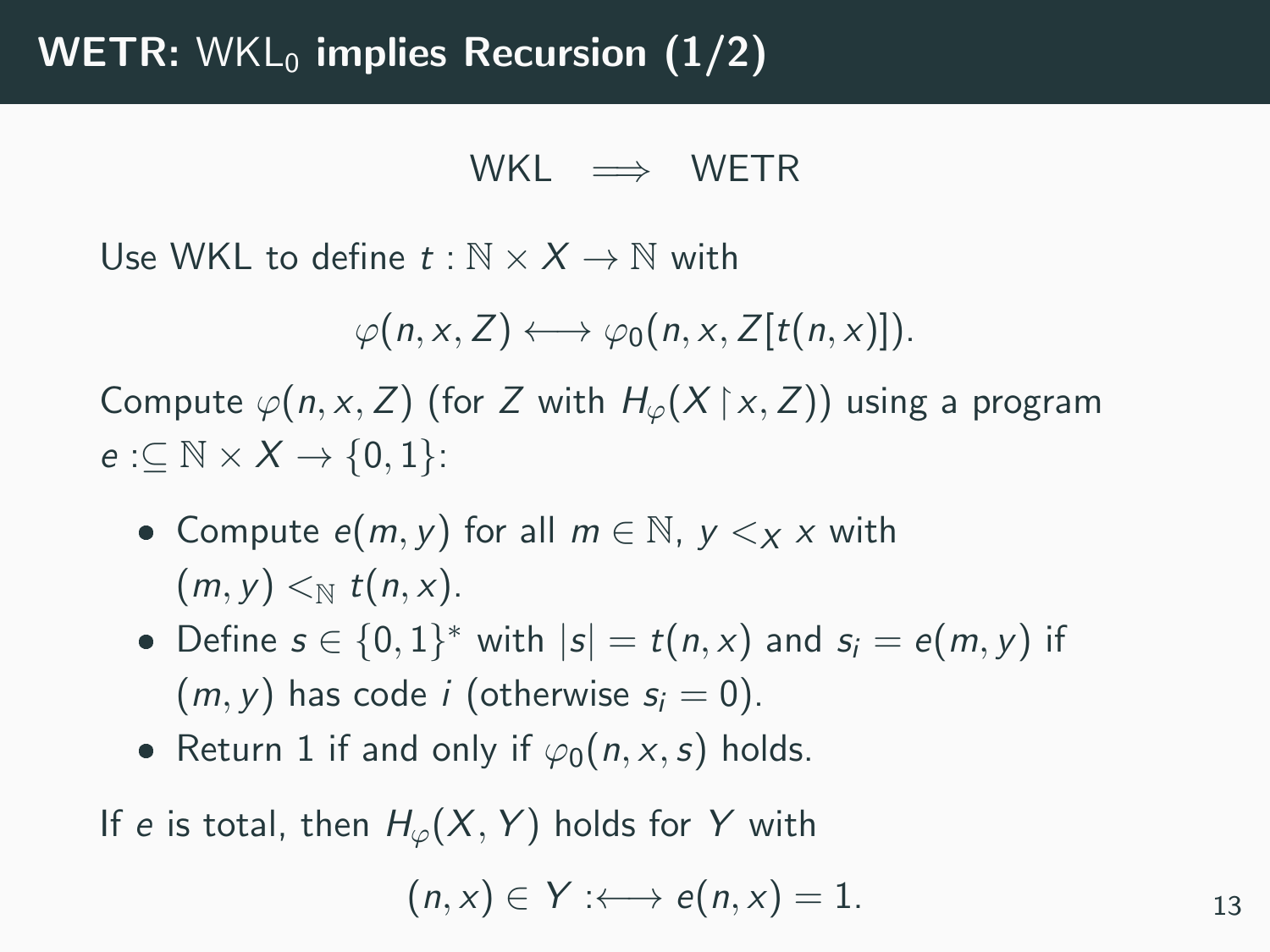$$
\text{WKL} \;\implies\; \text{WETR}
$$

Prove that  $e: \subseteq \mathbb{N} \times X \rightarrow \{0,1\}$  is total. Consider the tree:



Show that tree is finite:

- Using linear order: Define sequence  $(x_i)_{i \in \mathbb{N}}$  s.t.  $x_i$  is the maximal element in  $X$  occurring on height *i*. Show  $x_i > x$   $x_{i+1}$  for all  $i \in \mathbb{N}$ .
- Using WKL: Infinite path corresponds to sequence  $(n_i, x_i)_{i \in \mathbb{N}}$ with  $x_i >_X x_{i+1}$  for all  $i \in \mathbb{N}$ .

Starting from the leaves, compute  $e(n, x)$  in finitely many steps. 14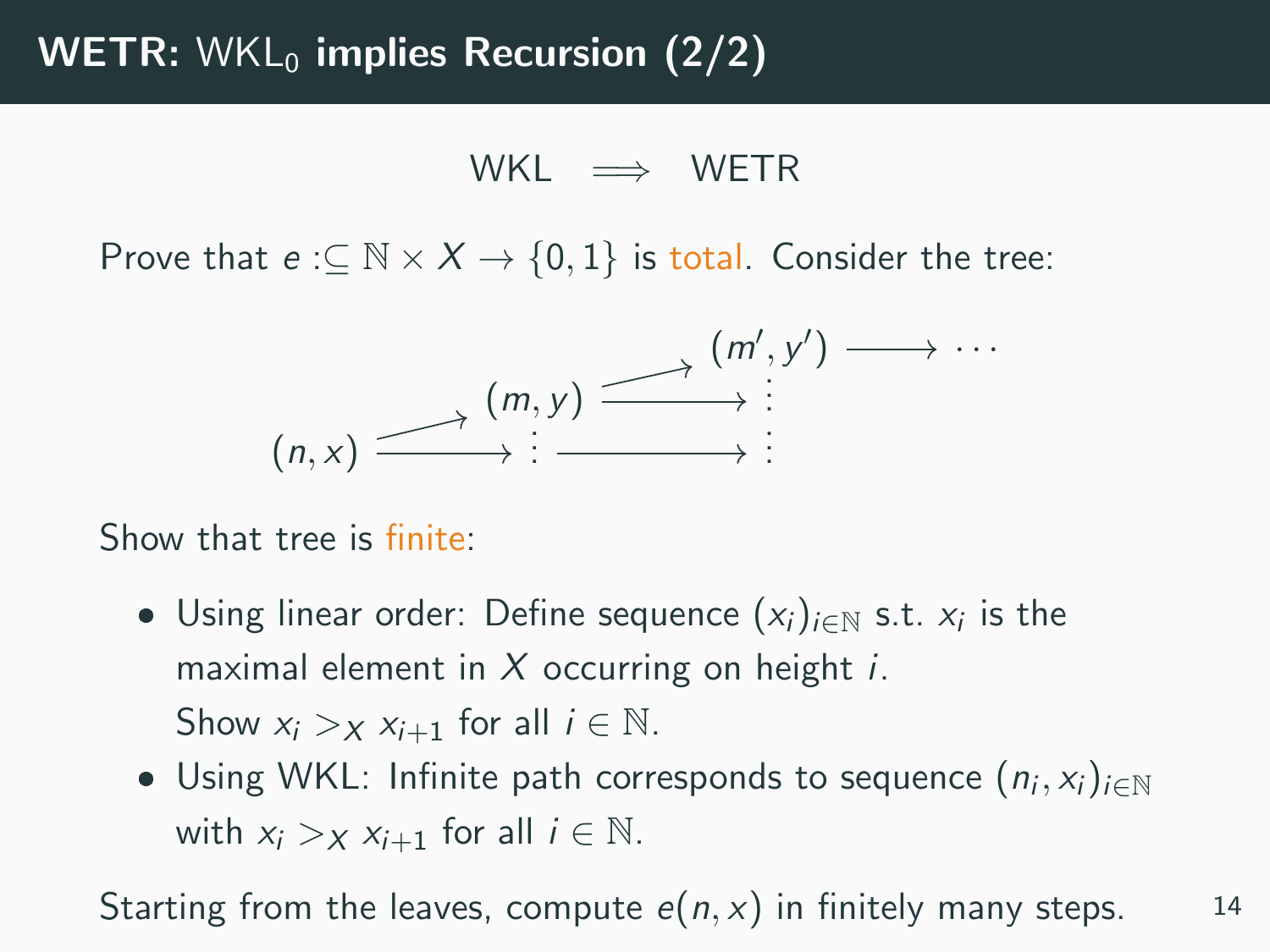# $RCA_0 \vdash \varphi$  is  $\Delta_1^0 \implies RCA_0 \vdash$  Recursion on  $\varphi$

#### Idea:

- Prove  $t(n, x) \downarrow$  in WKL<sub>0</sub>
- $\bullet$  Convert this into a proof in  $RCA_0$  using conservation theorem (Harrington)

Also: Conservation theorem holds for  $\Pi^1_1$ -sentences

 $\implies$  Allow arbitrary  $\Sigma^1_1$ -formula as premise (on both sides)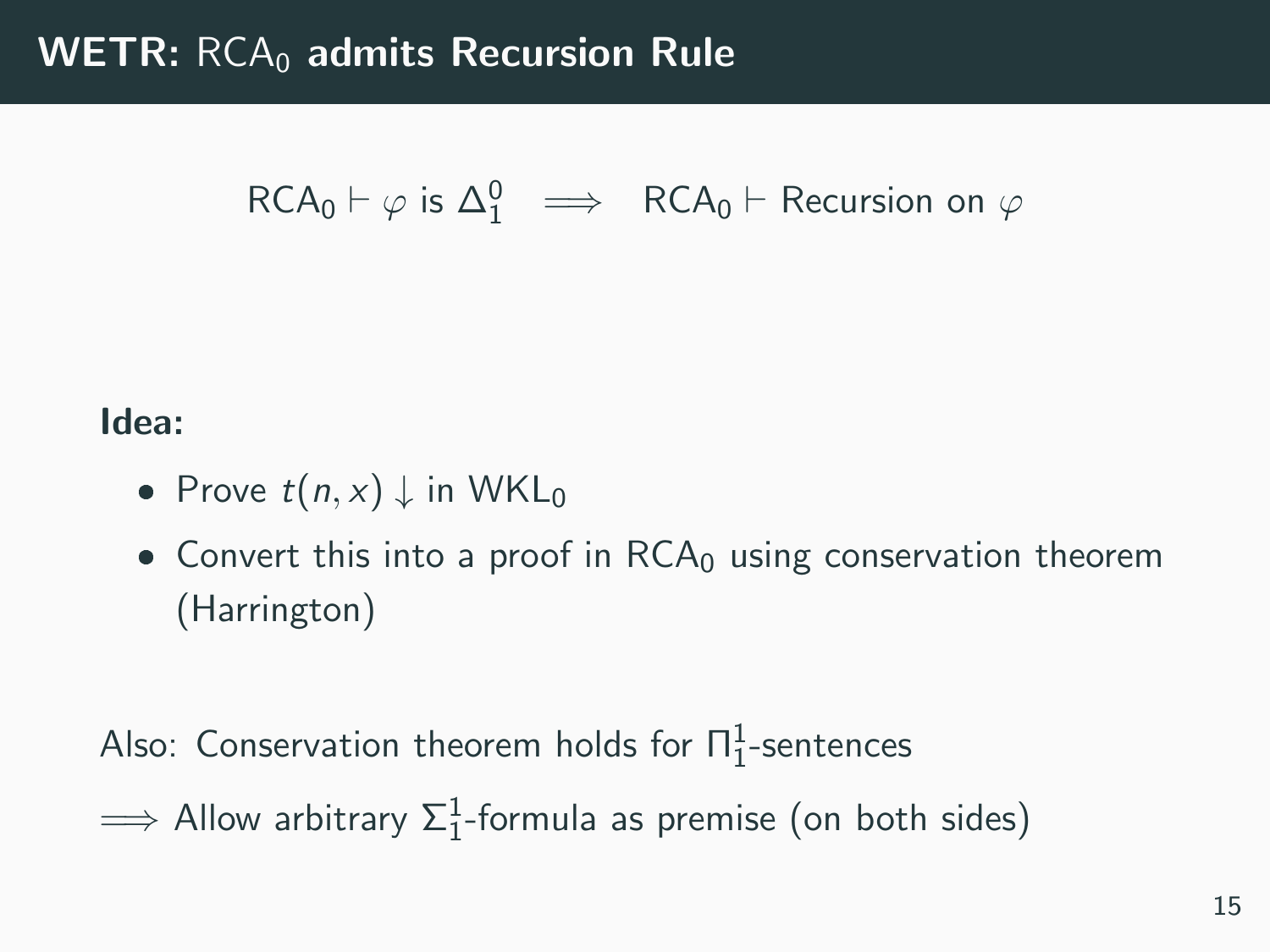$\text{WETR}_X \wedge \neg \text{WKL} \implies \Pi_2^0\text{-induction along }X$ 

**Idea**: Reuse the proof for "SETR $_X \rightarrow \Pi_2^0$ -induction along  $X$ " **Problem**: We can only prove  $\varphi(n, x, Z) \leftrightarrow \neg \psi(n, x, Z)$  using  $H_{\varphi}(X \upharpoonright x, Z)$ .

**Reason**:  $H_{\varphi}(X | x, Z)$  and  $(y, n) \in Z$  for  $y \in x$  imply existence of m with  $P(y, n, m)$ .

**Solution**: Code witness m for  $P(y, n, m)$  directly into Z.

**Requirement**: (Continuous) mapping from  $2^N$  to  $N$ .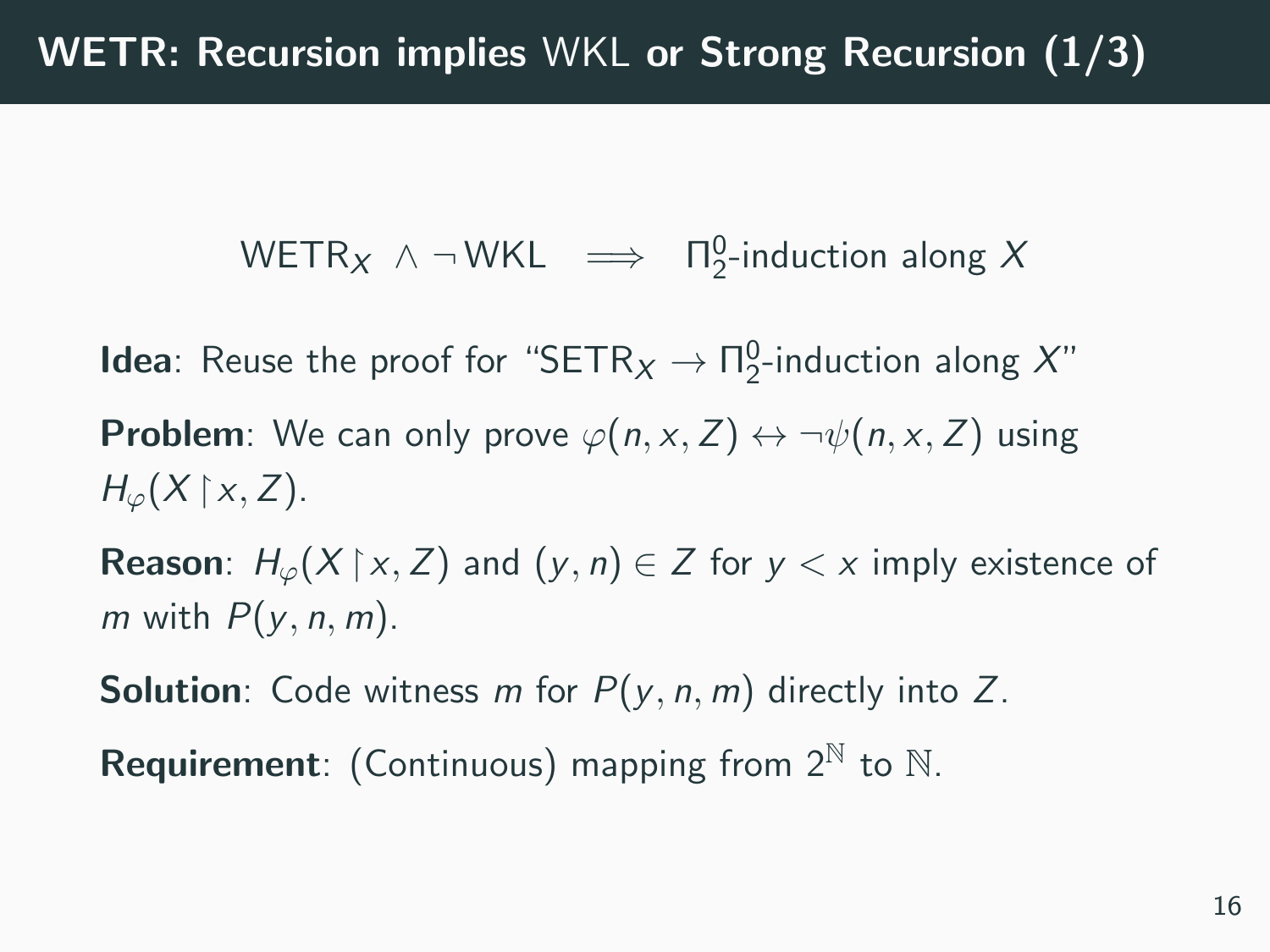# WETR: Recursion implies WKL or Strong Recursion (2/3)

 $\text{WETR}_X \wedge \neg \text{WKL} \implies \Pi_2^0\text{-induction along }X$ 

**Requirement**: (Continuous) mapping from  $2^N$  to  $N$ .

Assume  $\neg$  WKL  $\implies$  infinite tree T without path

Collect all lengths in L such that there exists sequence s with  $(*)$ 

- $s \notin T$
- $s' \in T$  for all proper initial segments  $s'$  of s

Set L is infinite  $\Rightarrow$  surjective  $f: L \rightarrow \mathbb{N}$ 

Define:

$$
Z\mapsto m
$$

iff there is an  $l \in L$  with  $f(l) = m$  and  $Z[l]$  satisfies  $(*)$ .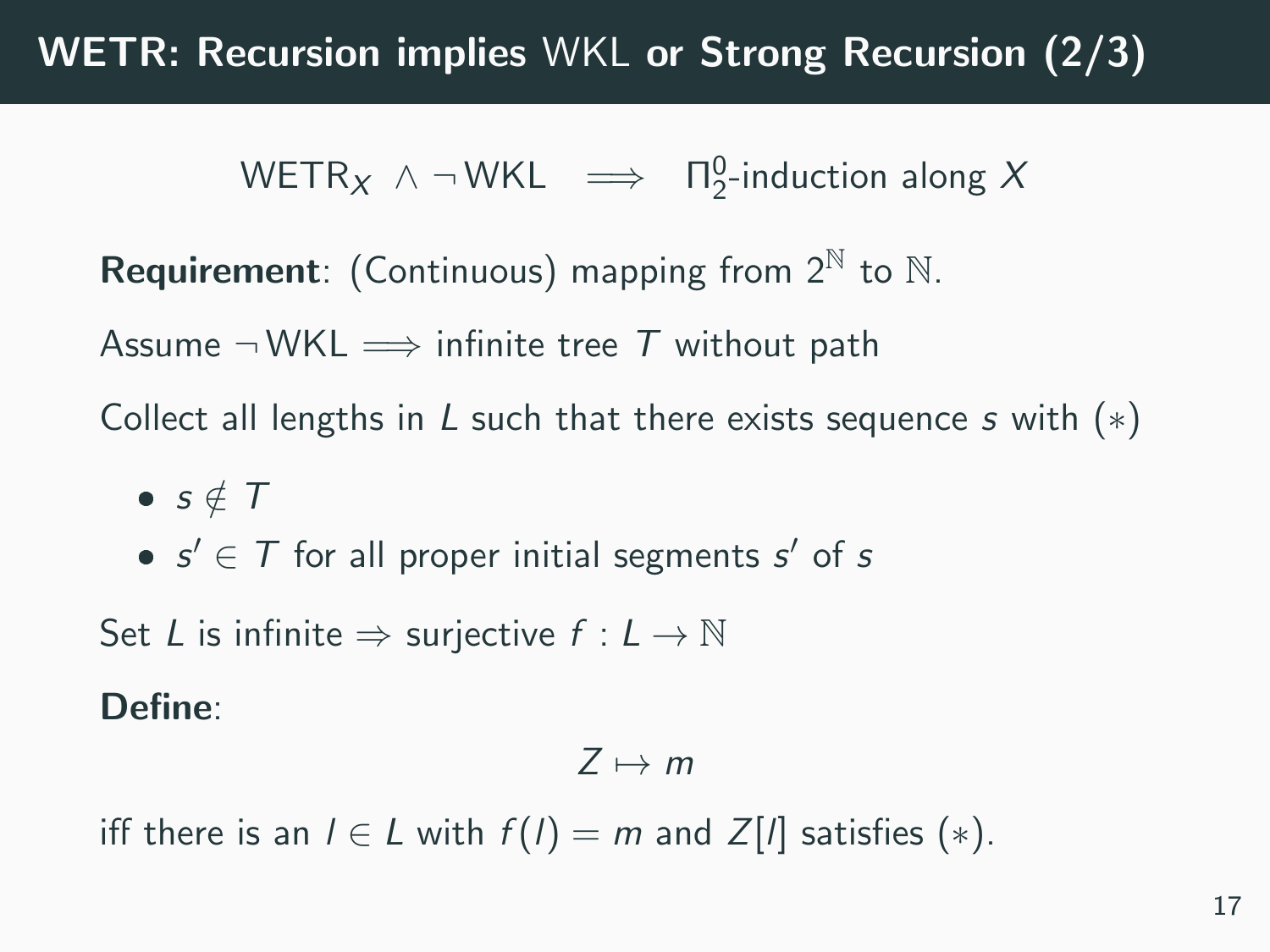## WETR: Recursion implies WKL or Strong Recursion (3/3)

 $\text{WETR}_X \wedge \neg \text{WKL} \implies \Pi_2^0\text{-induction along }X$ 

**Final step**: Adapt proof of  $\text{SETR}_X \Longrightarrow \Pi^0_2$ -induction along X Before:

$$
\varphi(n,x,Z) := \exists m \ (P(x,n,m) \land \forall (y,n') \leq_{\mathbb{N}} m \ (y <_{X} x \rightarrow (y,n') \in Z))
$$

#### After:

$$
\varphi((n,i),x,Z) := \exists m \ (P(x,n,m) \land seq(m)_i = 1 \land \newline \forall (y,n') \leq_N m \ (y <_X x \rightarrow \exists m' \ (Z_{y,n'} \mapsto m' \land P(y,n',m'))))
$$

**Rest of the proof**: Analogous but a bit more complex.